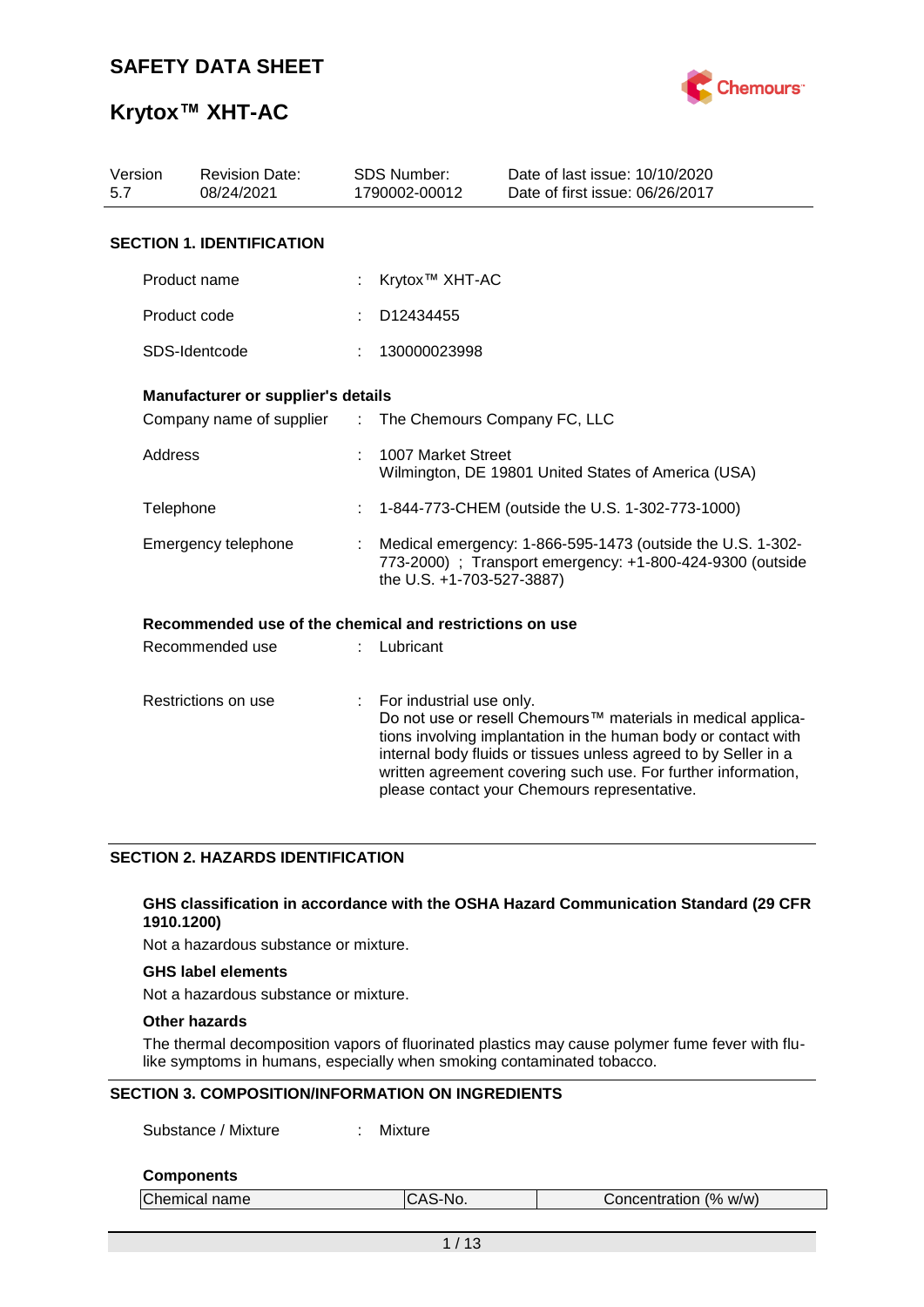

# **Krytox™ XHT-AC**

| Version<br>5.7                                                       | <b>Revision Date:</b><br>08/24/2021                               |   | SDS Number:<br>1790002-00012                                                                                    | Date of last issue: 10/10/2020<br>Date of first issue: 06/26/2017                                                                                    |  |  |  |  |
|----------------------------------------------------------------------|-------------------------------------------------------------------|---|-----------------------------------------------------------------------------------------------------------------|------------------------------------------------------------------------------------------------------------------------------------------------------|--|--|--|--|
| Sodium nitrite<br>Actual concentration is withheld as a trade secret |                                                                   |   | 7632-00-0                                                                                                       | $>= 1 - 5$                                                                                                                                           |  |  |  |  |
|                                                                      | <b>SECTION 4. FIRST AID MEASURES</b>                              |   |                                                                                                                 |                                                                                                                                                      |  |  |  |  |
|                                                                      | If inhaled                                                        |   | If inhaled, remove to fresh air.                                                                                | Get medical attention if symptoms occur.                                                                                                             |  |  |  |  |
|                                                                      | In case of skin contact                                           |   |                                                                                                                 | Wash with water and soap as a precaution.<br>Get medical attention if symptoms occur.                                                                |  |  |  |  |
|                                                                      | In case of eye contact                                            |   |                                                                                                                 | Flush eyes with water as a precaution.<br>Get medical attention if irritation develops and persists.                                                 |  |  |  |  |
|                                                                      | If swallowed                                                      |   |                                                                                                                 | If swallowed, DO NOT induce vomiting.<br>Get medical attention if symptoms occur.<br>Rinse mouth thoroughly with water.                              |  |  |  |  |
|                                                                      | Most important symptoms<br>and effects, both acute and<br>delayed | ÷ | Irritation<br>Lung edema<br><b>Blurred vision</b><br><b>Discomfort</b><br>Lachrymation<br>Irritation<br>Redness | Inhalation may provoke the following symptoms:<br>Eye contact may provoke the following symptoms<br>Skin contact may provoke the following symptoms: |  |  |  |  |
|                                                                      | Protection of first-aiders                                        |   |                                                                                                                 | No special precautions are necessary for first aid responders.                                                                                       |  |  |  |  |
|                                                                      | Notes to physician                                                |   |                                                                                                                 | Treat symptomatically and supportively.                                                                                                              |  |  |  |  |

### **SECTION 5. FIRE-FIGHTING MEASURES**

| Suitable extinguishing media :           |    | Not applicable<br>Will not burn                                                                                                                                         |
|------------------------------------------|----|-------------------------------------------------------------------------------------------------------------------------------------------------------------------------|
| Unsuitable extinguishing<br>media        |    | Not applicable<br>Will not burn                                                                                                                                         |
| Specific hazards during fire<br>fighting | ÷. | Exposure to combustion products may be a hazard to health.                                                                                                              |
| Hazardous combustion prod- :<br>ucts     |    | Hydrogen fluoride<br>carbonyl fluoride<br>potentially toxic fluorinated compounds<br>aerosolized particulates<br>Carbon oxides<br>Nitrogen oxides (NOx)<br>Metal oxides |
| Specific extinguishing meth-             | ÷. | Use extinguishing measures that are appropriate to local cir-                                                                                                           |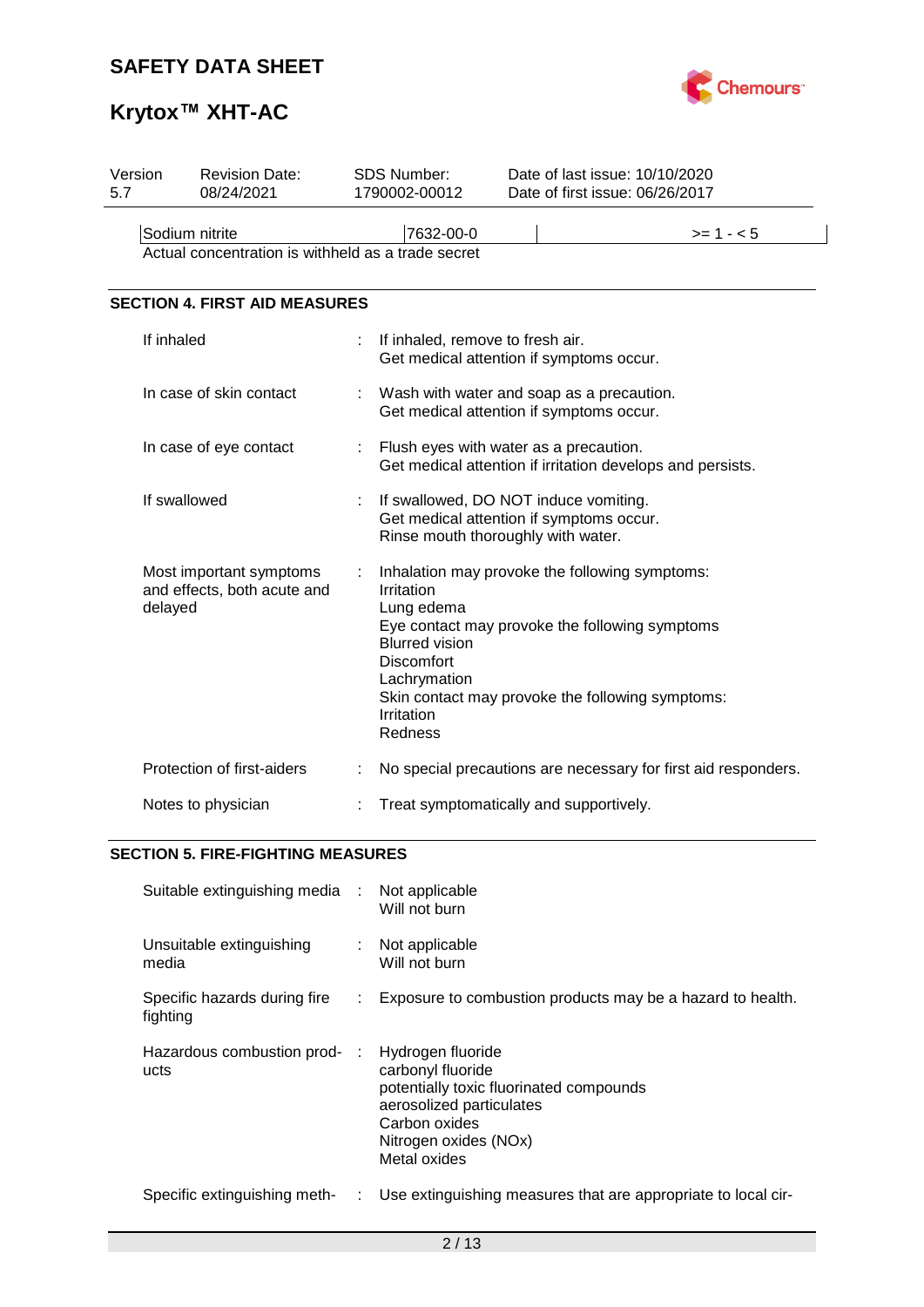

# **Krytox™ XHT-AC**

| Version<br>5.7 | <b>Revision Date:</b><br>08/24/2021                                             |    | SDS Number:<br>1790002-00012                              | Date of last issue: 10/10/2020<br>Date of first issue: 06/26/2017                                                                                                                                                                                                                                                                                                                                                                                                                                                                                                                                                        |
|----------------|---------------------------------------------------------------------------------|----|-----------------------------------------------------------|--------------------------------------------------------------------------------------------------------------------------------------------------------------------------------------------------------------------------------------------------------------------------------------------------------------------------------------------------------------------------------------------------------------------------------------------------------------------------------------------------------------------------------------------------------------------------------------------------------------------------|
|                | ods                                                                             |    | SO.<br>Evacuate area.                                     | cumstances and the surrounding environment.<br>Use water spray to cool unopened containers.<br>Remove undamaged containers from fire area if it is safe to do                                                                                                                                                                                                                                                                                                                                                                                                                                                            |
|                | Special protective equipment<br>for fire-fighters                               |    | necessary.<br>Use personal protective equipment.          | Wear self-contained breathing apparatus for firefighting if                                                                                                                                                                                                                                                                                                                                                                                                                                                                                                                                                              |
|                | <b>SECTION 6. ACCIDENTAL RELEASE MEASURES</b>                                   |    |                                                           |                                                                                                                                                                                                                                                                                                                                                                                                                                                                                                                                                                                                                          |
|                | Personal precautions, protec- :<br>tive equipment and emer-<br>gency procedures |    |                                                           | Follow safe handling advice (see section 7) and personal pro-<br>tective equipment recommendations (see section 8).                                                                                                                                                                                                                                                                                                                                                                                                                                                                                                      |
|                | Environmental precautions                                                       | ÷. | Avoid release to the environment.<br>cannot be contained. | Prevent further leakage or spillage if safe to do so.<br>Retain and dispose of contaminated wash water.<br>Local authorities should be advised if significant spillages                                                                                                                                                                                                                                                                                                                                                                                                                                                  |
|                | Methods and materials for<br>containment and cleaning up                        |    | bent.<br>which regulations are applicable.                | Soak up with inert absorbent material.<br>For large spills, provide diking or other appropriate contain-<br>ment to keep material from spreading. If diked material can be<br>pumped, store recovered material in appropriate container.<br>Clean up remaining materials from spill with suitable absor-<br>Local or national regulations may apply to releases and dispo-<br>sal of this material, as well as those materials and items em-<br>ployed in the cleanup of releases. You will need to determine<br>Sections 13 and 15 of this SDS provide information regarding<br>certain local or national requirements. |

# **SECTION 7. HANDLING AND STORAGE**

| Technical measures          |   | See Engineering measures under EXPOSURE<br>CONTROLS/PERSONAL PROTECTION section.                                                                                                                                             |
|-----------------------------|---|------------------------------------------------------------------------------------------------------------------------------------------------------------------------------------------------------------------------------|
| Local/Total ventilation     |   | Use only with adequate ventilation.                                                                                                                                                                                          |
| Advice on safe handling     |   | : Handle in accordance with good industrial hygiene and safety<br>practice, based on the results of the workplace exposure as-<br>sessment<br>Take care to prevent spills, waste and minimize release to the<br>environment. |
| Conditions for safe storage |   | : Keep in properly labeled containers.<br>Store in accordance with the particular national regulations.                                                                                                                      |
| Materials to avoid          | ÷ | No special restrictions on storage with other products.                                                                                                                                                                      |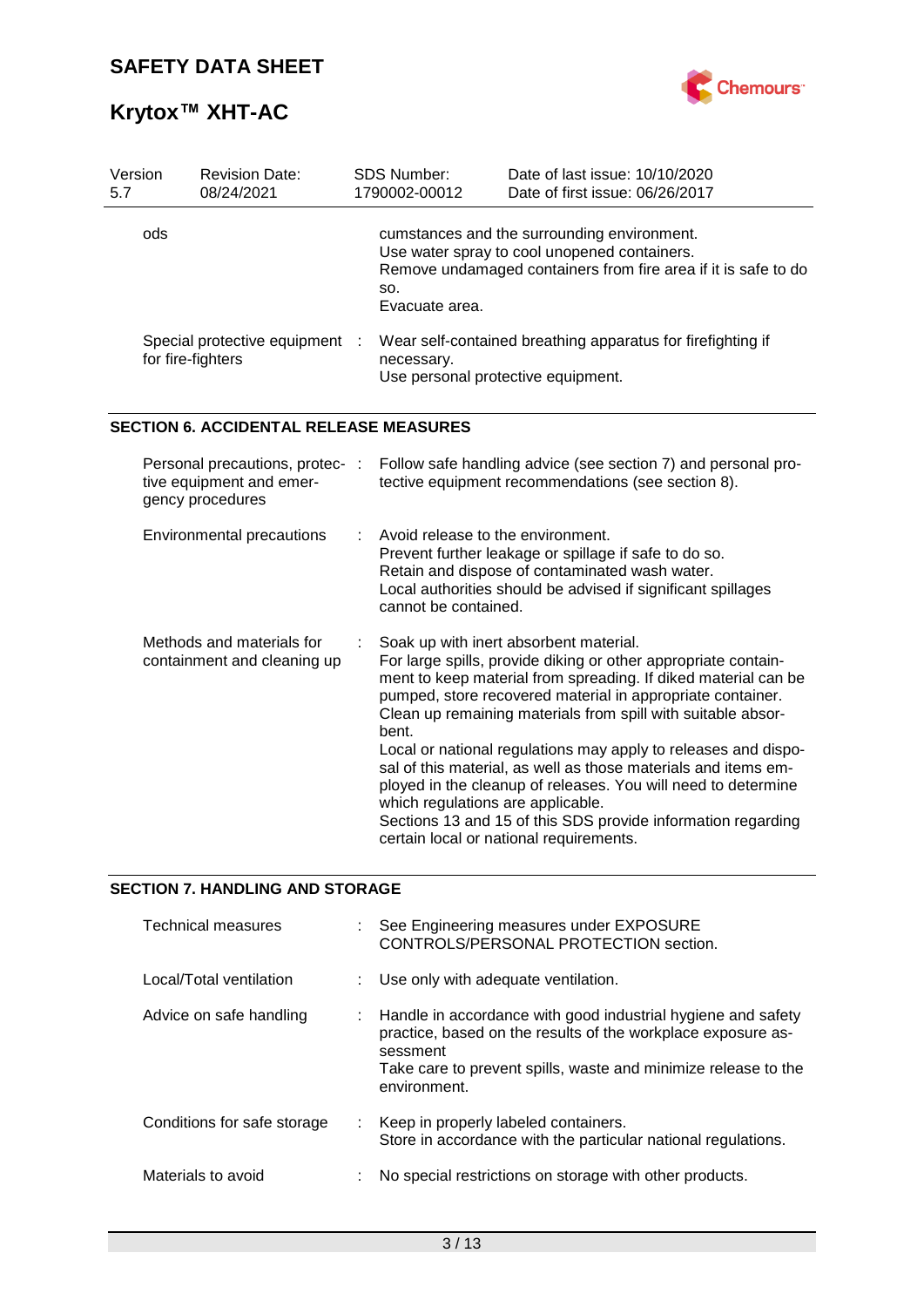

# **Krytox™ XHT-AC**

| Version       | <b>Revision Date:</b>        | SDS Number:   | Date of last issue: 10/10/2020                        |
|---------------|------------------------------|---------------|-------------------------------------------------------|
| 5.7           | 08/24/2021                   | 1790002-00012 | Date of first issue: 06/26/2017                       |
| age stability | Further information on stor- |               | : No decomposition if stored and applied as directed. |

### **SECTION 8. EXPOSURE CONTROLS/PERSONAL PROTECTION**

### **Ingredients with workplace control parameters**

Contains no substances with occupational exposure limit values.

### **Occupational exposure limits of decomposition products**

| Components          | CAS-No.   | Value type<br>(Form of | Control parame-<br>ters / Permissible               | <b>Basis</b>        |
|---------------------|-----------|------------------------|-----------------------------------------------------|---------------------|
|                     |           | exposure)              | concentration                                       |                     |
| Hydrofluoric acid   | 7664-39-3 | <b>TWA</b>             | $0.5$ ppm<br>(Fluorine)                             | <b>ACGIH</b>        |
|                     |           | $\mathsf{C}$           | 2 ppm<br>(Fluorine)                                 | <b>ACGIH</b>        |
|                     |           | $\mathsf{C}$           | 6 ppm<br>$5$ mg/m $3$                               | <b>NIOSH REL</b>    |
|                     |           | <b>TWA</b>             | $\overline{3}$ ppm<br>$2.5$ mg/m <sup>3</sup>       | <b>NIOSH REL</b>    |
|                     |           | <b>TWA</b>             | 3 ppm                                               | OSHA Z-2            |
| Carbonyl difluoride | 353-50-4  | <b>TWA</b>             | 2 ppm                                               | <b>ACGIH</b>        |
|                     |           | <b>STEL</b>            | 5 ppm                                               | <b>ACGIH</b>        |
|                     |           | <b>TWA</b>             | 2 ppm<br>$5 \text{ mg/m}^3$                         | <b>NIOSH REL</b>    |
|                     |           | <b>ST</b>              | 5 ppm<br>$15$ mg/m <sup>3</sup>                     | <b>NIOSH REL</b>    |
| Carbon dioxide      | 124-38-9  | <b>TWA</b>             | 5,000 ppm                                           | <b>ACGIH</b>        |
|                     |           | <b>STEL</b>            | 30,000 ppm                                          | <b>ACGIH</b>        |
|                     |           | <b>TWA</b>             | $\overline{5,000}$ ppm<br>$9,000$ mg/m <sup>3</sup> | <b>NIOSH REL</b>    |
|                     |           | <b>ST</b>              | 30,000 ppm<br>54,000 mg/m <sup>3</sup>              | <b>NIOSH REL</b>    |
|                     |           | <b>TWA</b>             | 5,000 ppm<br>9,000 mg/m <sup>3</sup>                | OSHA <sub>Z-1</sub> |
| Carbon monoxide     | 630-08-0  | <b>TWA</b>             | 25 ppm                                              | <b>ACGIH</b>        |
|                     |           | <b>TWA</b>             | 35 ppm<br>40 mg/m <sup>3</sup>                      | <b>NIOSH REL</b>    |
|                     |           | $\mathsf{C}$           | $200$ ppm<br>229 mg/m <sup>3</sup>                  | <b>NIOSH REL</b>    |
|                     |           | <b>TWA</b>             | 50 ppm<br>55 mg/m <sup>3</sup>                      | OSHA Z-1            |

**Engineering measures** : Processing may form hazardous compounds (see section 10).

> Ensure adequate ventilation, especially in confined areas. Minimize workplace exposure concentrations.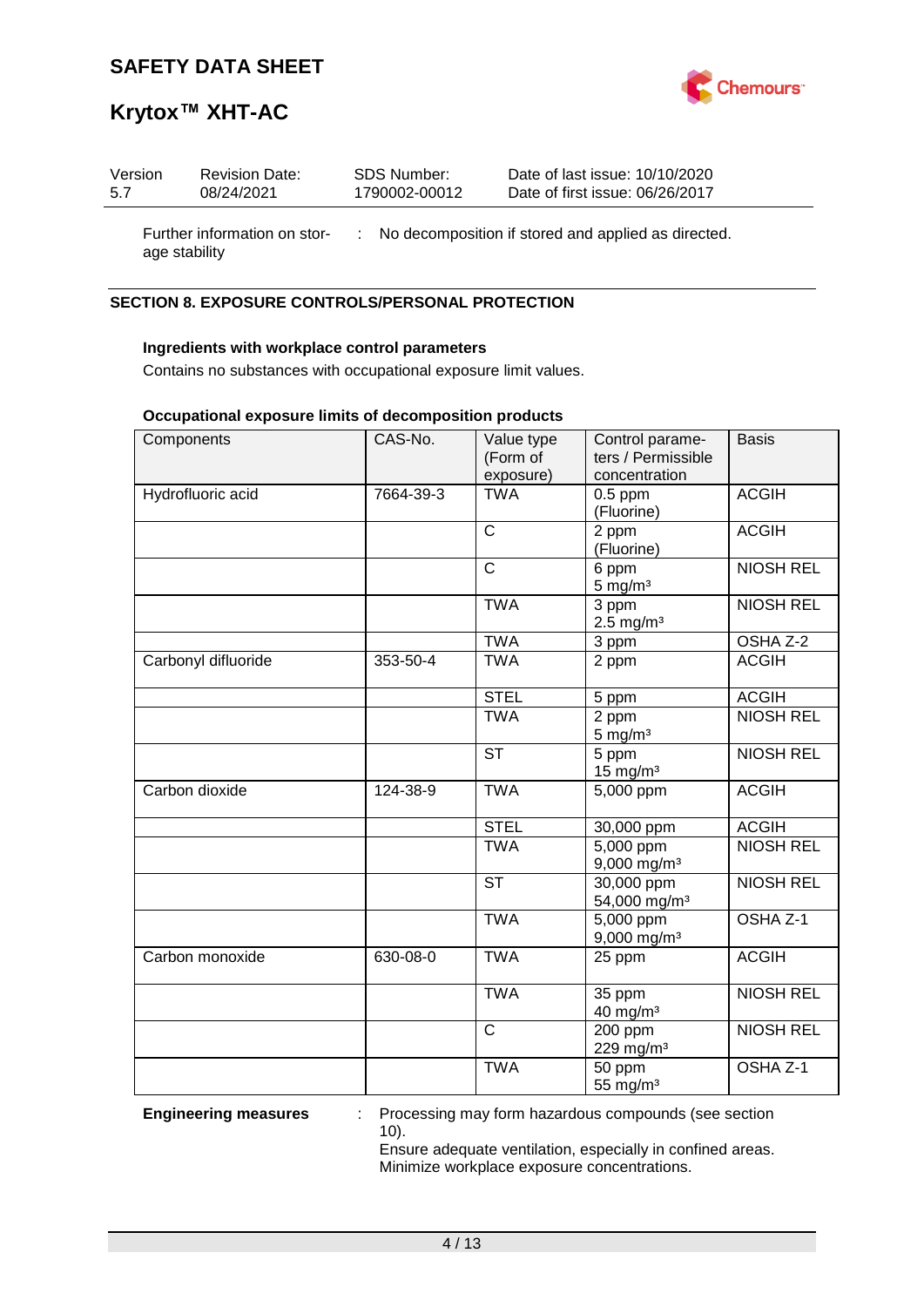

# **Krytox™ XHT-AC**

| Version<br>5.7 | <b>Revision Date:</b><br>08/24/2021 | <b>SDS Number:</b><br>1790002-00012 | Date of last issue: 10/10/2020<br>Date of first issue: 06/26/2017                                                                                                                                                                                                                                                                                                                                                                                                                                                                                                                                                                                                                         |
|----------------|-------------------------------------|-------------------------------------|-------------------------------------------------------------------------------------------------------------------------------------------------------------------------------------------------------------------------------------------------------------------------------------------------------------------------------------------------------------------------------------------------------------------------------------------------------------------------------------------------------------------------------------------------------------------------------------------------------------------------------------------------------------------------------------------|
|                | Personal protective equipment       |                                     |                                                                                                                                                                                                                                                                                                                                                                                                                                                                                                                                                                                                                                                                                           |
|                | Respiratory protection              | protection.                         | General and local exhaust ventilation is recommended to<br>maintain vapor exposures below recommended limits. Where<br>concentrations are above recommended limits or are<br>unknown, appropriate respiratory protection should be worn.<br>Follow OSHA respirator regulations (29 CFR 1910.134) and<br>use NIOSH/MSHA approved respirators. Protection provided<br>by air purifying respirators against exposure to any hazar-<br>dous chemical is limited. Use a positive pressure air supplied<br>respirator if there is any potential for uncontrolled release,<br>exposure levels are unknown, or any other circumstance<br>where air purifying respirators may not provide adequate |
|                | Hand protection                     |                                     |                                                                                                                                                                                                                                                                                                                                                                                                                                                                                                                                                                                                                                                                                           |
|                | Remarks                             |                                     | Wash hands before breaks and at the end of workday.                                                                                                                                                                                                                                                                                                                                                                                                                                                                                                                                                                                                                                       |
|                | Eye protection                      | Safety glasses                      | Wear the following personal protective equipment:                                                                                                                                                                                                                                                                                                                                                                                                                                                                                                                                                                                                                                         |
|                | Skin and body protection            |                                     | Skin should be washed after contact.                                                                                                                                                                                                                                                                                                                                                                                                                                                                                                                                                                                                                                                      |
|                | Hygiene measures                    | king place.                         | If exposure to chemical is likely during typical use, provide<br>eye flushing systems and safety showers close to the wor-<br>When using do not eat, drink or smoke.<br>Wash contaminated clothing before re-use.                                                                                                                                                                                                                                                                                                                                                                                                                                                                         |

### **SECTION 9. PHYSICAL AND CHEMICAL PROPERTIES**

| Appearance                                                     | × 1 | Grease            |
|----------------------------------------------------------------|-----|-------------------|
| Color                                                          | t.  | white             |
| Odor                                                           | t.  | odorless          |
| <b>Odor Threshold</b>                                          | × 1 | No data available |
| рH                                                             |     | : 7               |
| Melting point/freezing point                                   |     | : 608 °F / 320 °C |
| Initial boiling point and boiling : No data available<br>range |     |                   |
| Flash point                                                    | t.  | Not applicable    |
| Evaporation rate                                               | t.  | Not applicable    |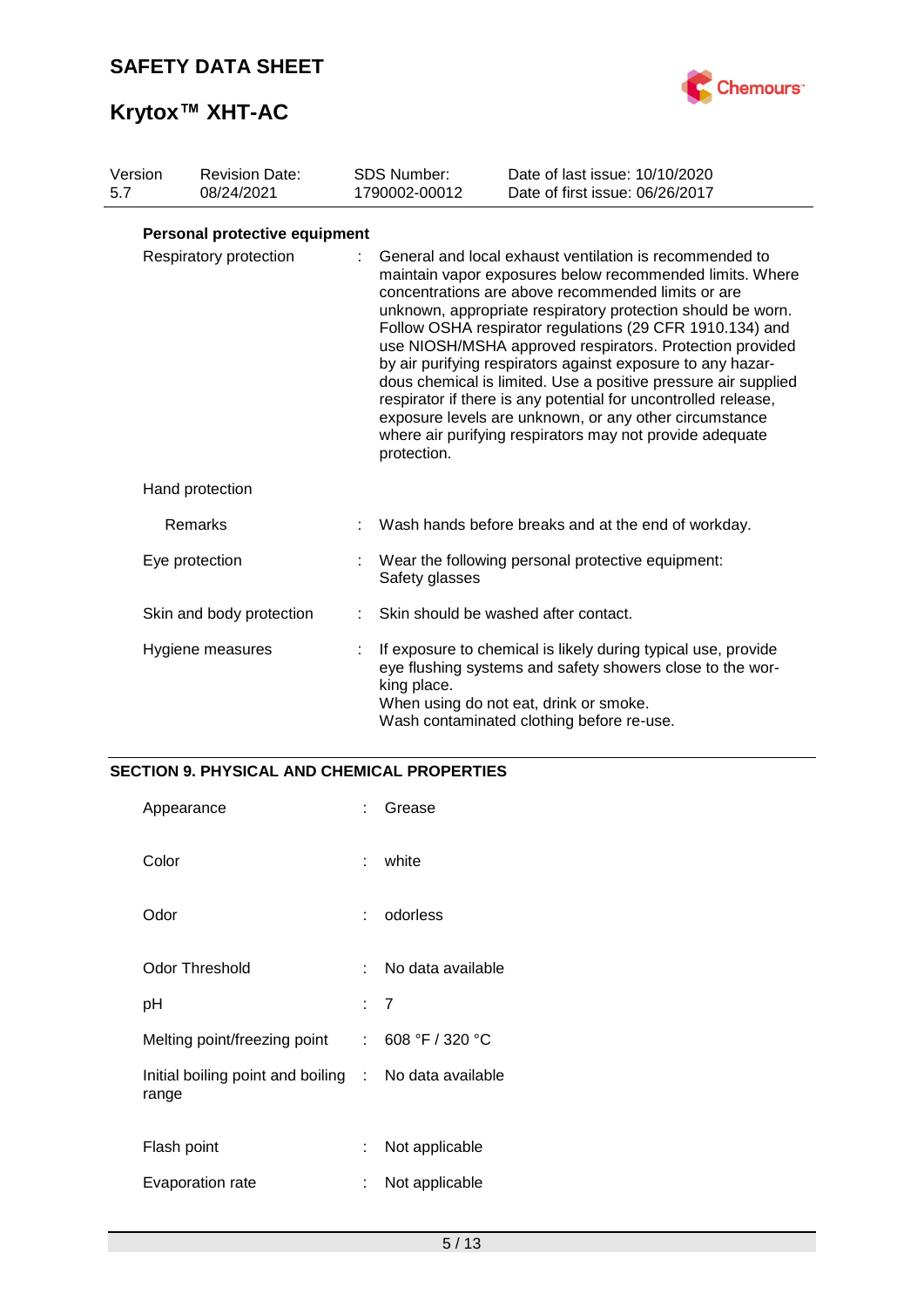

# **Krytox™ XHT-AC**

| 5.7 | Version<br><b>Revision Date:</b><br>08/24/2021      |                | SDS Number:<br>1790002-00012 | Date of last issue: 10/10/2020<br>Date of first issue: 06/26/2017 |
|-----|-----------------------------------------------------|----------------|------------------------------|-------------------------------------------------------------------|
|     | Flammability (solid, gas)                           | $\mathbb{R}^n$ | Will not burn                |                                                                   |
|     | Upper explosion limit / Upper<br>flammability limit | $\mathcal{L}$  | No data available            |                                                                   |
|     | Lower explosion limit / Lower<br>flammability limit | $\mathcal{L}$  | No data available            |                                                                   |
|     | Vapor pressure                                      |                | Not applicable               |                                                                   |
|     | Relative vapor density                              |                | Not applicable               |                                                                   |
|     | Relative density                                    |                | 1.89 - 1.93 (75 °F / 24 °C)  |                                                                   |
|     | Solubility(ies)<br>Water solubility                 |                | insoluble                    |                                                                   |
|     | Partition coefficient: n-<br>octanol/water          |                | Not applicable               |                                                                   |
|     | Autoignition temperature                            | ÷              | No data available            |                                                                   |
|     | Decomposition temperature                           | ÷              | 608 °F / 320 °C              |                                                                   |
|     | Viscosity<br>Viscosity, kinematic                   |                | Not applicable               |                                                                   |
|     | <b>Explosive properties</b>                         | ÷              | Not explosive                |                                                                   |
|     | Oxidizing properties                                |                |                              | The substance or mixture is not classified as oxidizing.          |
|     | Particle size                                       |                | No data available            |                                                                   |

# **SECTION 10. STABILITY AND REACTIVITY**

| Reactivity                              | t. | Not classified as a reactivity hazard.                                         |  |
|-----------------------------------------|----|--------------------------------------------------------------------------------|--|
| Chemical stability                      |    | Stable under normal conditions.                                                |  |
| Possibility of hazardous reac-<br>tions |    | : Hazardous decomposition products will be formed at elevated<br>temperatures. |  |
| Conditions to avoid                     |    | None known.                                                                    |  |
| Incompatible materials                  |    | None.                                                                          |  |
| <b>Hazardous decomposition products</b> |    |                                                                                |  |

| . |                     |
|---|---------------------|
|   | : Hydrofluoric acid |
|   | Carbonyl difluoride |
|   | Carbon dioxide      |
|   | Carbon monoxide     |
|   |                     |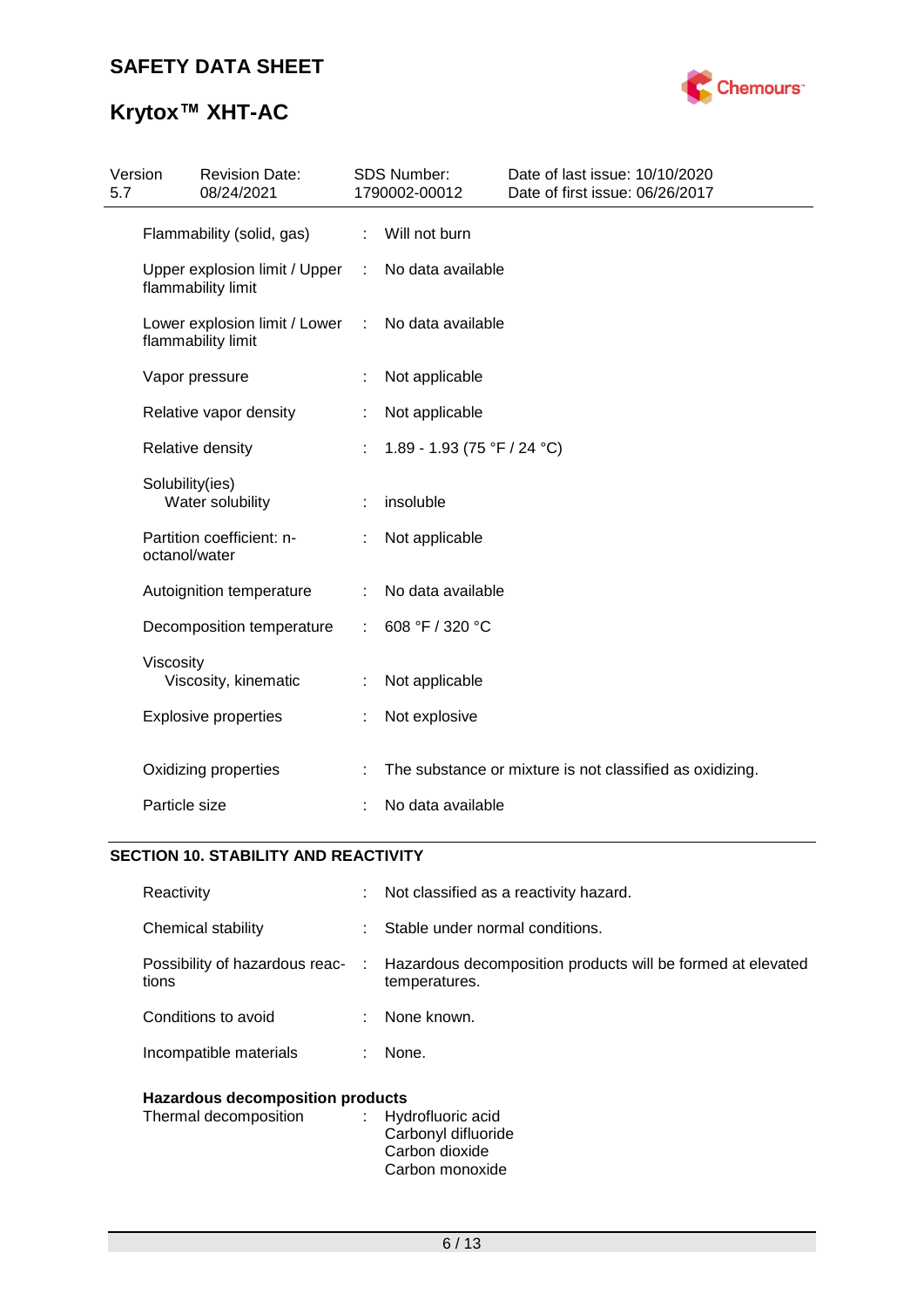

# **Krytox™ XHT-AC**

| Version<br>5.7 | <b>Revision Date:</b><br>08/24/2021                                     | SDS Number:<br>1790002-00012                                                   | Date of last issue: 10/10/2020<br>Date of first issue: 06/26/2017 |
|----------------|-------------------------------------------------------------------------|--------------------------------------------------------------------------------|-------------------------------------------------------------------|
|                |                                                                         |                                                                                |                                                                   |
|                | <b>SECTION 11. TOXICOLOGICAL INFORMATION</b>                            |                                                                                |                                                                   |
| Ingestion      | Information on likely routes of exposure<br>Skin contact<br>Eye contact |                                                                                |                                                                   |
|                | <b>Acute toxicity</b>                                                   |                                                                                |                                                                   |
|                | Not classified based on available information.                          |                                                                                |                                                                   |
| Product:       |                                                                         |                                                                                |                                                                   |
|                | Acute oral toxicity                                                     | icity                                                                          | Assessment: The substance or mixture has no acute oral tox-       |
|                | Acute inhalation toxicity                                               | Exposure time: 4 h<br>Test atmosphere: dust/mist<br>Method: Calculation method | Acute toxicity estimate: > 200 mg/l                               |
|                | Components:                                                             |                                                                                |                                                                   |
|                | Sodium nitrite:                                                         |                                                                                |                                                                   |
|                | Acute oral toxicity                                                     | LD50 (Rat): 180 mg/kg                                                          |                                                                   |
|                | Acute inhalation toxicity                                               | LC50 (Rat): 5.5 mg/l<br>Exposure time: 4 h<br>Test atmosphere: dust/mist       |                                                                   |
|                | <b>Skin corrosion/irritation</b>                                        |                                                                                |                                                                   |
|                | Not classified based on available information.                          |                                                                                |                                                                   |

### **Components:**

### **Sodium nitrite:**

| Species | : Rabbit                  |
|---------|---------------------------|
| Method  | : OECD Test Guideline 404 |
| Result  | : No skin irritation      |

### **Serious eye damage/eye irritation**

Not classified based on available information.

### **Components:**

### **Sodium nitrite:**

| <b>Species</b> | : Rabbit                                       |
|----------------|------------------------------------------------|
| Result         | : Irritation to eyes, reversing within 21 days |
| Method         | : OECD Test Guideline 405                      |

### **Respiratory or skin sensitization**

### **Skin sensitization**

Not classified based on available information.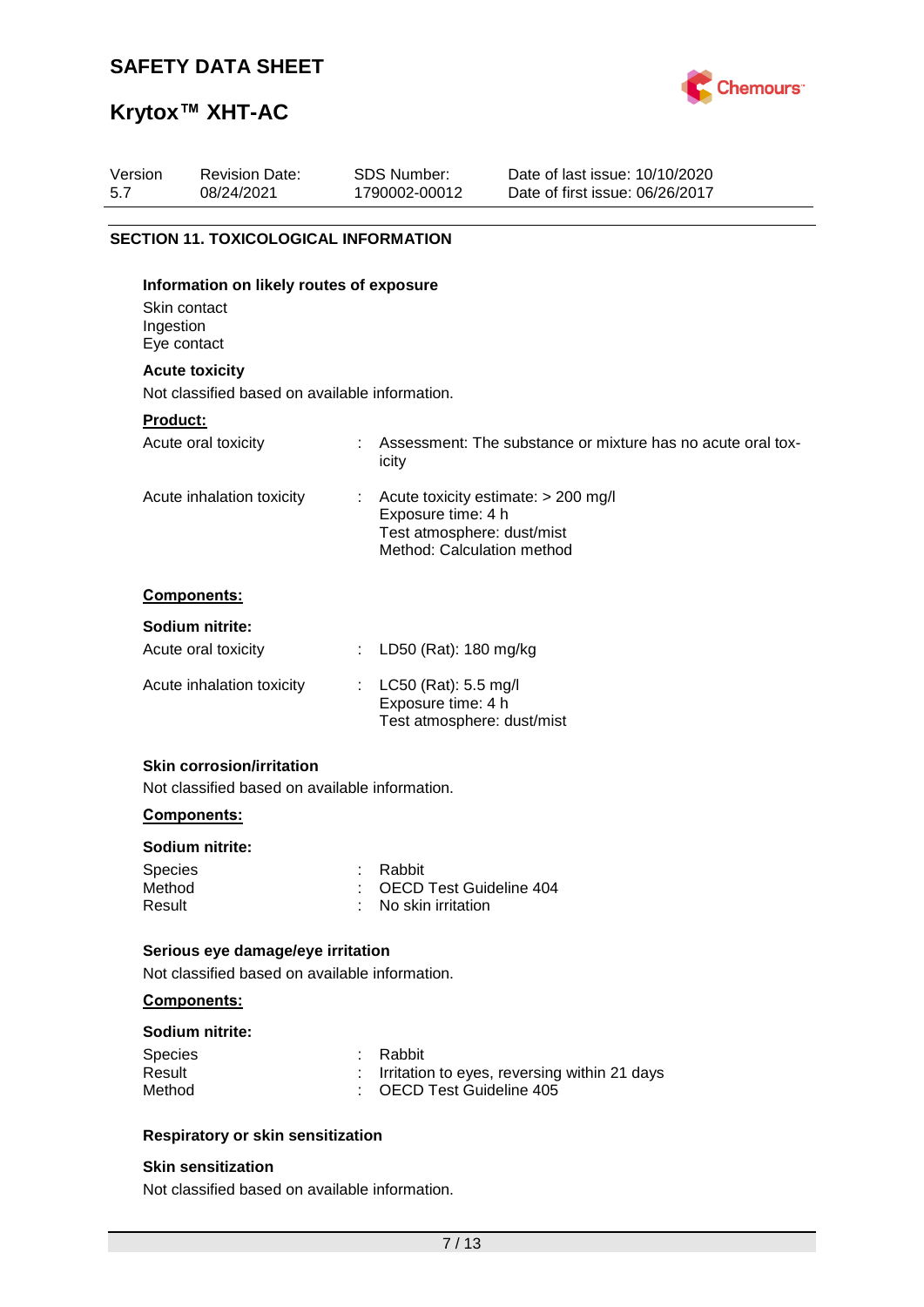

# **Krytox™ XHT-AC**

| Version<br>5.7 | <b>Revision Date:</b><br>08/24/2021                                              | <b>SDS Number:</b><br>1790002-00012                      | Date of last issue: 10/10/2020<br>Date of first issue: 06/26/2017                                           |  |  |  |  |  |
|----------------|----------------------------------------------------------------------------------|----------------------------------------------------------|-------------------------------------------------------------------------------------------------------------|--|--|--|--|--|
|                | <b>Respiratory sensitization</b>                                                 |                                                          |                                                                                                             |  |  |  |  |  |
|                | Not classified based on available information.<br><b>Germ cell mutagenicity</b>  |                                                          |                                                                                                             |  |  |  |  |  |
|                |                                                                                  |                                                          |                                                                                                             |  |  |  |  |  |
|                | Not classified based on available information.                                   |                                                          |                                                                                                             |  |  |  |  |  |
|                | Components:                                                                      |                                                          |                                                                                                             |  |  |  |  |  |
|                | Sodium nitrite:                                                                  |                                                          |                                                                                                             |  |  |  |  |  |
|                | Genotoxicity in vitro                                                            | Result: positive                                         | Test Type: Bacterial reverse mutation assay (AMES)                                                          |  |  |  |  |  |
|                |                                                                                  | Result: positive                                         | Test Type: In vitro mammalian cell gene mutation test                                                       |  |  |  |  |  |
|                | Genotoxicity in vivo                                                             | cytogenetic assay)<br>Species: Mouse<br>Result: negative | Test Type: Mammalian erythrocyte micronucleus test (in vivo<br>Application Route: Intraperitoneal injection |  |  |  |  |  |
|                |                                                                                  | cytogenetic assay)<br>Species: Rat<br>Result: negative   | Test Type: Mammalian erythrocyte micronucleus test (in vivo<br>Application Route: Intraperitoneal injection |  |  |  |  |  |
|                | Carcinogenicity<br>Not classified based on available information.<br>Components: |                                                          |                                                                                                             |  |  |  |  |  |
|                | Sodium nitrite:                                                                  |                                                          |                                                                                                             |  |  |  |  |  |
| <b>Species</b> |                                                                                  | Rat                                                      |                                                                                                             |  |  |  |  |  |
|                | <b>Application Route</b>                                                         | Ingestion                                                |                                                                                                             |  |  |  |  |  |
| Result         | Exposure time                                                                    | 2 Years                                                  |                                                                                                             |  |  |  |  |  |
|                |                                                                                  | negative                                                 |                                                                                                             |  |  |  |  |  |
| <b>IARC</b>    |                                                                                  | Group 2A: Probably carcinogenic to humans                |                                                                                                             |  |  |  |  |  |
|                | Sodium nitrite                                                                   |                                                          | 7632-00-0<br>(nitrite (ingested) under conditions that result in endogenous nitrosation)                    |  |  |  |  |  |
| <b>OSHA</b>    |                                                                                  | on OSHA's list of regulated carcinogens.                 | No component of this product present at levels greater than or equal to 0.1% is                             |  |  |  |  |  |
| <b>NTP</b>     |                                                                                  | identified as a known or anticipated carcinogen by NTP.  | No ingredient of this product present at levels greater than or equal to 0.1% is                            |  |  |  |  |  |
|                | <b>Reproductive toxicity</b><br>Not classified based on available information.   |                                                          |                                                                                                             |  |  |  |  |  |
|                | Components:                                                                      |                                                          |                                                                                                             |  |  |  |  |  |
|                | Sodium nitrite:                                                                  |                                                          |                                                                                                             |  |  |  |  |  |
|                | Effects on fertility                                                             |                                                          | Test Type: Two-generation reproduction toxicity study                                                       |  |  |  |  |  |
|                |                                                                                  | 8/13                                                     |                                                                                                             |  |  |  |  |  |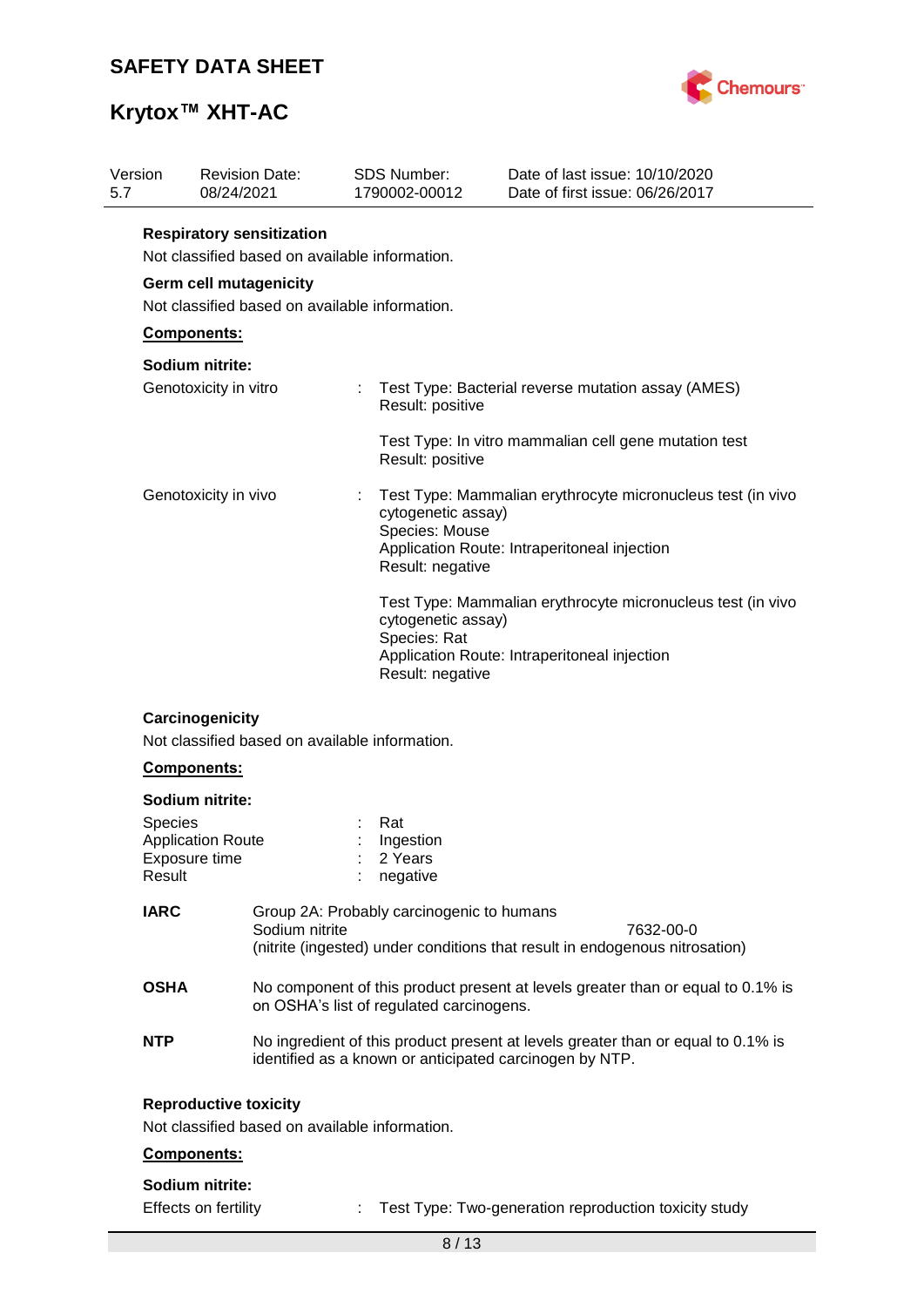# **Krytox™ XHT-AC**



| Version<br>5.7 | <b>Revision Date:</b><br>08/24/2021                                             | <b>SDS Number:</b><br>1790002-00012                                | Date of last issue: 10/10/2020<br>Date of first issue: 06/26/2017 |
|----------------|---------------------------------------------------------------------------------|--------------------------------------------------------------------|-------------------------------------------------------------------|
|                |                                                                                 | Species: Mouse<br>Application Route: Ingestion<br>Result: negative |                                                                   |
|                | Effects on fetal development                                                    | Species: Rat<br>Application Route: Ingestion<br>Result: negative   | Test Type: Embryo-fetal development                               |
|                | <b>STOT-single exposure</b><br>Not classified based on available information.   |                                                                    |                                                                   |
|                | <b>STOT-repeated exposure</b><br>Not classified based on available information. |                                                                    |                                                                   |
|                | <b>Repeated dose toxicity</b>                                                   |                                                                    |                                                                   |
|                | Components:                                                                     |                                                                    |                                                                   |
|                | Sodium nitrite:                                                                 |                                                                    |                                                                   |
|                | Species                                                                         | Rat                                                                |                                                                   |
|                | <b>NOAEL</b><br><b>Application Route</b>                                        | 10 mg/kg<br>Ingestion                                              |                                                                   |
|                | Exposure time                                                                   | 2y                                                                 |                                                                   |
|                | <b>Aspiration toxicity</b>                                                      |                                                                    |                                                                   |
|                | Not classified based on available information.                                  |                                                                    |                                                                   |
|                | <b>SECTION 12. ECOLOGICAL INFORMATION</b>                                       |                                                                    |                                                                   |
|                |                                                                                 |                                                                    |                                                                   |
|                | <b>Ecotoxicity</b>                                                              |                                                                    |                                                                   |
|                | Components:                                                                     |                                                                    |                                                                   |
|                | Sodium nitrite:                                                                 |                                                                    |                                                                   |
|                | Toxicity to fish                                                                | Exposure time: 96 h                                                | LC50 (Oncorhynchus mykiss (rainbow trout)): 0.54 mg/l             |
|                | Toxicity to daphnia and other :                                                 |                                                                    | EC50 (Daphnia magna (Water flea)): 15.4 mg/l                      |
|                | aquatic invertebrates                                                           | Exposure time: 48 h<br>Method: OECD Test Guideline 202             |                                                                   |
|                |                                                                                 |                                                                    |                                                                   |
|                | Toxicity to algae/aquatic                                                       |                                                                    | EC50 (Scenedesmus capricornutum (fresh water algae)): >           |
|                | plants                                                                          | 100 mg/l<br>Exposure time: 72 h                                    |                                                                   |
|                |                                                                                 | Method: OECD Test Guideline 201                                    |                                                                   |
|                |                                                                                 |                                                                    | NOEC (Scenedesmus capricornutum (fresh water algae)): 100         |
|                |                                                                                 | mg/l                                                               |                                                                   |
|                |                                                                                 | Exposure time: 72 h<br>Method: OECD Test Guideline 201             |                                                                   |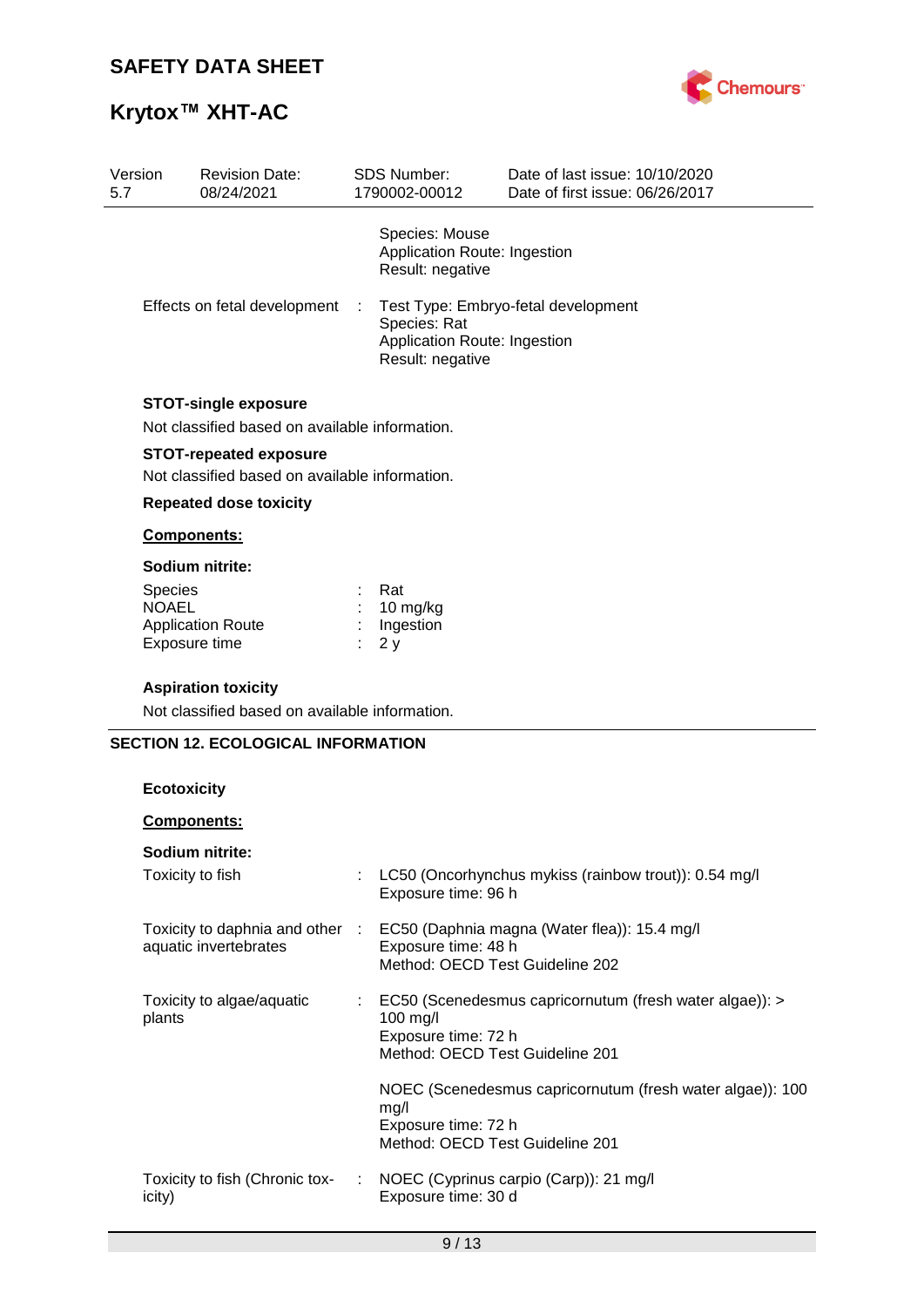

# **Krytox™ XHT-AC**

| Version<br>5.7 |              | <b>Revision Date:</b><br>08/24/2021                              | <b>SDS Number:</b><br>1790002-00012                     | Date of last issue: 10/10/2020<br>Date of first issue: 06/26/2017 |
|----------------|--------------|------------------------------------------------------------------|---------------------------------------------------------|-------------------------------------------------------------------|
|                |              |                                                                  | Method: OECD Test Guideline 210                         |                                                                   |
|                | ic toxicity) | Toxicity to daphnia and other :<br>aquatic invertebrates (Chron- | NOEC (Penaeid Shrimp): 9.86 mg/l<br>Exposure time: 80 d |                                                                   |
|                |              | Toxicity to microorganisms                                       | : EC50: 281 mg/l<br>Exposure time: 48 h                 |                                                                   |
|                |              | <b>Persistence and degradability</b><br>No data available        |                                                         |                                                                   |
|                |              | <b>Bioaccumulative potential</b><br>No data available            |                                                         |                                                                   |
|                |              | <b>Mobility in soil</b><br>No data available                     |                                                         |                                                                   |
|                |              | Other adverse effects<br>No data available                       |                                                         |                                                                   |

### **SECTION 13. DISPOSAL CONSIDERATIONS**

### **Disposal methods**

| Waste from residues    | Dispose of in accordance with local regulations.                                                                                                               |
|------------------------|----------------------------------------------------------------------------------------------------------------------------------------------------------------|
| Contaminated packaging | Empty containers should be taken to an approved waste<br>handling site for recycling or disposal.<br>If not otherwise specified: Dispose of as unused product. |

### **SECTION 14. TRANSPORT INFORMATION**

### **International Regulations**

### **UNRTDG**

Not regulated as a dangerous good

### **IATA-DGR** Not regulated as a dangerous good

### **IMDG-Code**

Not regulated as a dangerous good

### **Transport in bulk according to Annex II of MARPOL 73/78 and the IBC Code**

Not applicable for product as supplied.

### **Domestic regulation**

| <b>49 CFR</b>        |                                                                        |
|----------------------|------------------------------------------------------------------------|
| UN/ID/NA number      | <b>UN 3077</b><br>$\sim 100$                                           |
| Proper shipping name | Environmentally hazardous substance, solid, n.o.s.<br>(Sodium nitrite) |
| Class                | : 9                                                                    |
| Packing group        | Ш                                                                      |
| Labels               | CLASS <sub>9</sub><br><b>All Control</b>                               |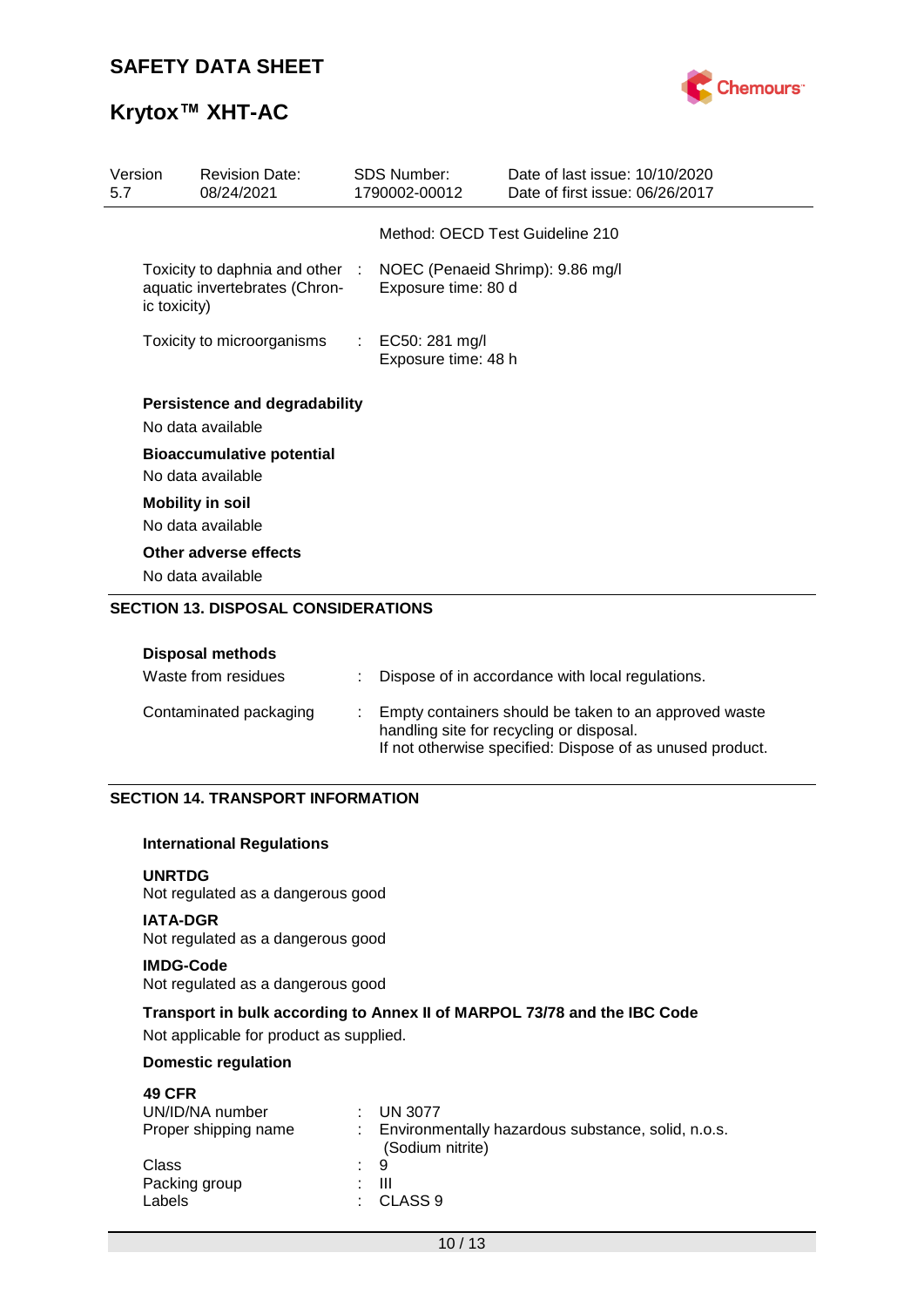

# **Krytox™ XHT-AC**

| Version                           | <b>Revision Date:</b> | <b>SDS Number:</b> | Date of last issue: 10/10/2020                                                                                         |
|-----------------------------------|-----------------------|--------------------|------------------------------------------------------------------------------------------------------------------------|
| 5.7                               | 08/24/2021            | 1790002-00012      | Date of first issue: 06/26/2017                                                                                        |
| <b>ERG Code</b><br><b>Remarks</b> | Marine pollutant      | : 171<br>no        | THE ABOVE INFORMATION ONLY APPLIES TO PACKAGE<br>SIZES WHERE THE HAZARDOUS SUBSTANCE MEETS<br>THE REPORTABLE QUANTITY. |

### **Special precautions for user**

The transport classification(s) provided herein are for informational purposes only, and solely based upon the properties of the unpackaged material as it is described within this Safety Data Sheet. Transportation classifications may vary by mode of transportation, package sizes, and variations in regional or country regulations.

### **SECTION 15. REGULATORY INFORMATION**

#### **CERCLA Reportable Quantity**

| <b>Components</b> | CAS-No.   | Component RQ | Calculated product RQ |
|-------------------|-----------|--------------|-----------------------|
|                   |           | (lbs)        | (lbs)                 |
| Sodium nitrite    | 7632-00-0 | 100          | 5050                  |

### **SARA 304 Extremely Hazardous Substances Reportable Quantity**

This material does not contain any components with a section 304 EHS RQ.

### **SARA 302 Extremely Hazardous Substances Threshold Planning Quantity**

This material does not contain any components with a section 302 EHS TPQ.

| SARA 311/312 Hazards        | $:$ No SARA Hazards |                                                                                                           |              |  |  |
|-----------------------------|---------------------|-----------------------------------------------------------------------------------------------------------|--------------|--|--|
| <b>SARA 313</b>             |                     | The following components are subject to reporting levels es-<br>tablished by SARA Title III, Section 313: |              |  |  |
|                             | Sodium nitrite      | 7632-00-0                                                                                                 | $>= 1 - 5\%$ |  |  |
| <b>US State Regulations</b> |                     |                                                                                                           |              |  |  |
| Pennsylvania Right To Know  |                     |                                                                                                           |              |  |  |
| <b>PFPE</b> fluid           |                     |                                                                                                           | Trade secret |  |  |
| Fluoropolymer               |                     |                                                                                                           | Trade secret |  |  |

## **California Prop. 65**

WARNING: This product can expose you to chemicals including Pentadecafluorooctanoic acid, which is/are known to the State of California to cause birth defects or other reproductive harm. For more information go to www.P65Warnings.ca.gov. Note to User: This product is not made with PFOA nor is PFOA intentionally present in the product; however, it is possible that PFOA may be present as an impurity at background (environmental) levels.

Sodium nitrite 7632-00-0

#### **California List of Hazardous Substances**

Sodium nitrite 7632-00-0

#### **Additional regulatory information**

Sodium nitrite 7632-00-0

The United States Environmental Protection Agency (USEPA) has established a Significant New Use Rule (SNUR) for one of the components in this product. See 40 CFR § 721.4740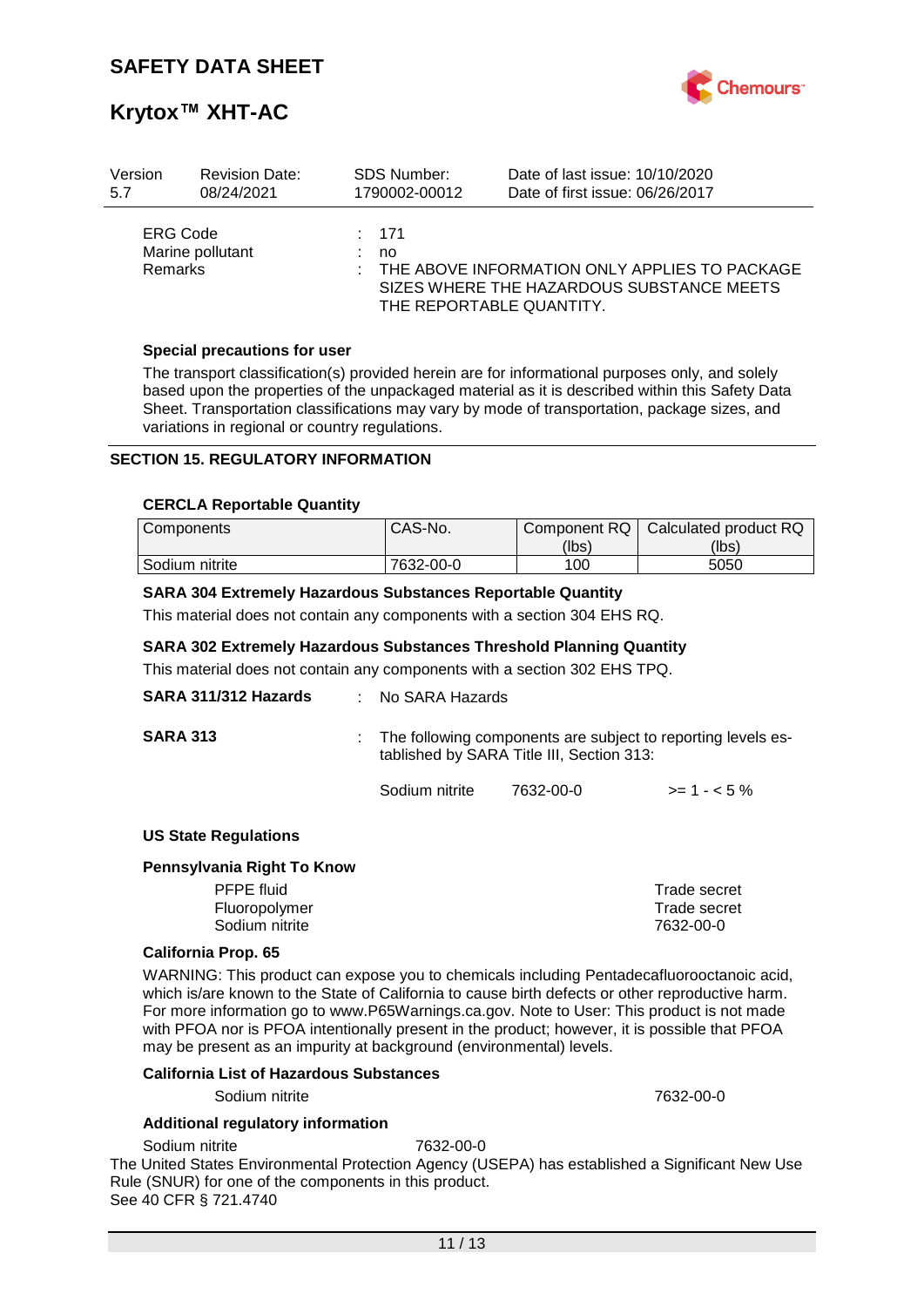

# **Krytox™ XHT-AC**

| Version | <b>Revision Date:</b> | SDS Number:   | Date of last issue: 10/10/2020  |
|---------|-----------------------|---------------|---------------------------------|
| 5.7     | 08/24/2021            | 1790002-00012 | Date of first issue: 06/26/2017 |

### **SECTION 16. OTHER INFORMATION**









HMIS® ratings are based on a 0-4 rating scale, with 0 representing minimal hazards or risks, and 4 representing significant hazards or risks. The "\*" represents a chronic hazard, while the "/" represents the absence of a chronic hazard.

Krytox™ and any associated logos are trademarks or copyrights of The Chemours Company FC, LLC.

Chemours™ and the Chemours Logo are trademarks of The Chemours Company. Before use read Chemours safety information.

For further information contact the local Chemours office or nominated distributors.

#### **Full text of other abbreviations**

| <b>ACGIH</b>        | : USA. ACGIH Threshold Limit Values (TLV)                                                      |
|---------------------|------------------------------------------------------------------------------------------------|
| <b>NIOSH REL</b>    | : USA. NIOSH Recommended Exposure Limits                                                       |
| OSHA Z-1            | USA. Occupational Exposure Limits (OSHA) - Table Z-1 Lim-<br>its for Air Contaminants          |
| OSHA Z-2            | : USA. Occupational Exposure Limits (OSHA) - Table Z-2                                         |
| ACGIH / TWA         | : 8-hour, time-weighted average                                                                |
| <b>ACGIH / STEL</b> | : Short-term exposure limit                                                                    |
| ACGIH / C           | $\therefore$ Ceiling limit                                                                     |
| NIOSH REL / TWA     | : Time-weighted average concentration for up to a 10-hour<br>workday during a 40-hour workweek |
| NIOSH REL / ST      | : STEL - 15-minute TWA exposure that should not be exceeded<br>at any time during a workday    |
| NIOSH REL / C       | : Ceiling value not be exceeded at any time.                                                   |
| OSHA Z-1 / TWA      | : 8-hour time weighted average                                                                 |
| OSHA Z-2 / TWA      | 8-hour time weighted average                                                                   |
|                     |                                                                                                |

AIIC - Australian Inventory of Industrial Chemicals; ASTM - American Society for the Testing of Materials; bw - Body weight; CERCLA - Comprehensive Environmental Response, Compensation, and Liability Act; CMR - Carcinogen, Mutagen or Reproductive Toxicant; DIN - Standard of the German Institute for Standardisation; DOT - Department of Transportation; DSL - Domestic Substances List (Canada); ECx - Concentration associated with x% response; EHS - Extremely Haz-